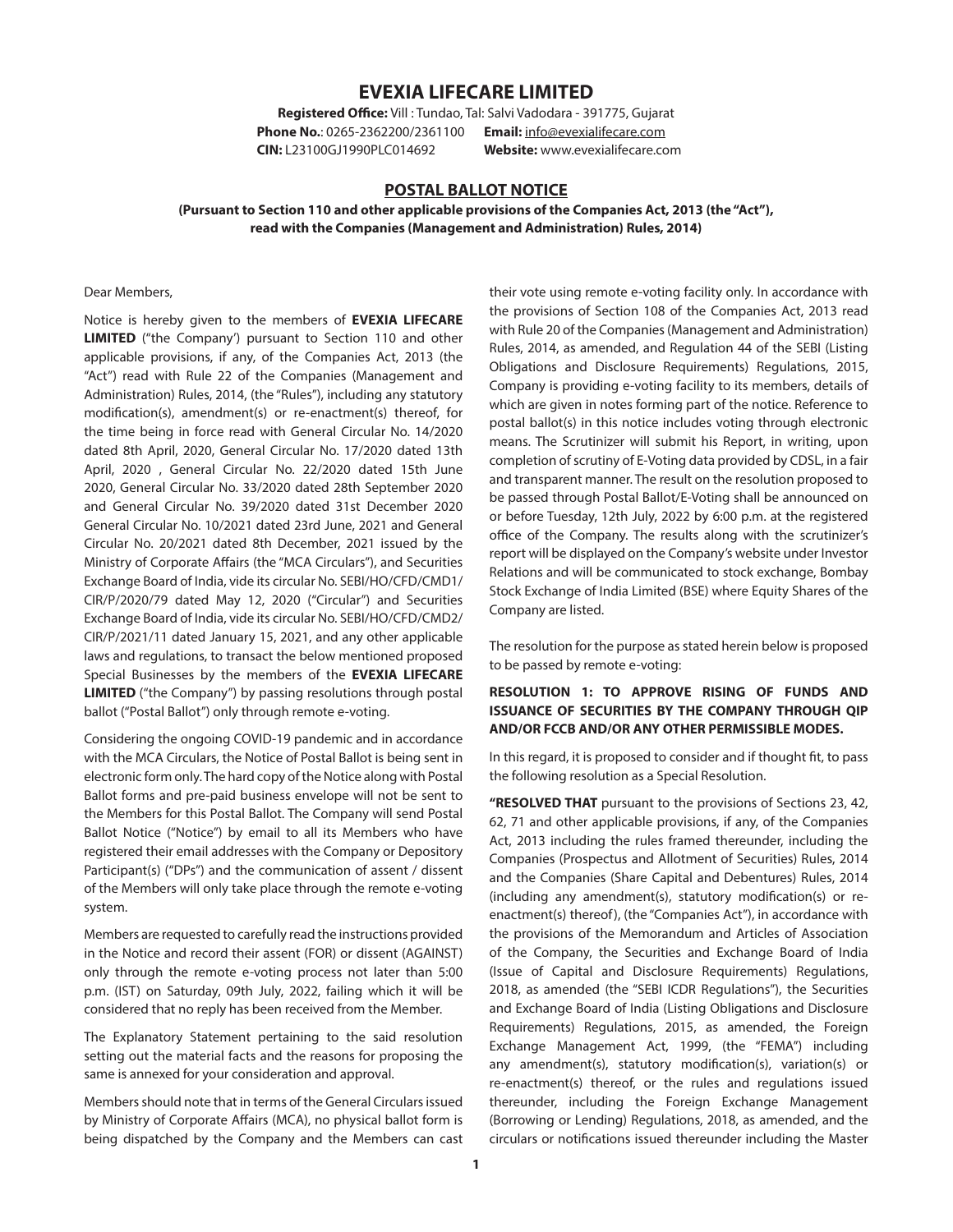Directions on External Commercial Borrowings, Trade Credits and Structured Obligations dated March 26, 2019, as amended vide the circular on External Commercial Borrowings (ECB) Policy – Rationalisation of End-use Provisions dated July 30, 2019 and as amended from time to time and the Master Direction on Reporting under Foreign Exchange Management Act, 1999 dated January 1, 2016, as amended the Foreign Exchange Management (Debt Instruments) Regulations, 2019, (together the "ECB Guidelines") as amended the Depository Receipts Scheme, 2014, as amended (the "2014 **Scheme**"), the Framework for issue of Depository Receipts dated October 10, 2019 issued by the Securities and Exchange Board of India, the Issue of Foreign Currency Convertible Bonds and Ordinary Shares (Through Depository Receipt Mechanism) Scheme, 1993, as amended (the **"1993 Scheme"**), the extant consolidated Foreign Direct Investment Policy, as amended and replaced from time to time and the Foreign Exchange Management (Non-debt Instruments) Rules, 2019, as amended, the Foreign Exchange Management (Transfer or Issue of any Foreign Security) Regulations, 2004, including any amendments, statutory modification(s) and / or re-enactment(s) thereof, and such other applicable statutes, rules, regulations, guidelines, notifications, circulars and clarifications issued/ to be issued thereon by the Government of India, Ministry of Finance (Department of Economic Affairs), Department for Promotion of Industry and Internal Trade, Ministry of Corporate Affairs, , the Reserve Bank of India (**"RBI"**), the Securities and Exchange Board of India (**"SEBI"**), BSE Limited or any other stock exchange where the equity shares of face value of INR 1 each (the **"Equity Shares"**) of the Company are listed (together the **"Stock Exchanges"**), and/or any other regulatory/ statutory authorities under any other applicable law, from time to time (hereinafter singly or collectively referred to as the **"Appropriate Authorities"**), to the extent applicable and subject to the term(s), condition(s), modification(s), consent(s), sanction(s) and approval(s) of any of the Appropriate Authorities and guidelines and clarifications issued thereon from time to time and subject to such conditions and modifications as may be prescribed by any of them while granting such approvals, consents and sanctions, which may be agreed to by the Board of Directors of the Company (hereinafter referred to as the **"Board"**, which term shall deemed to include any Committee(s) constituted/ to be constituted by the Board, from time to time, to exercise its powers including powers conferred by this resolution), approval of the Members of the Company be and is hereby accorded to the Board to create, offer, issue and allot such number of Equity Shares and/or any securities convertible or exchangeable into such number of Equity Shares, including but not limited to convertible debentures and/or preference shares (compulsory and/or optionally, fully and/or partly) and/ or warrants with non-convertible debentures with the rights exercisable by the warrant holders to exchange such warrants with Equity Shares and/or foreign currency convertible bonds (**"FCCB"**) and/or foreign currency exchangeable bonds (**"FCEB"**) which are convertible or exchangeable into Equity Shares, and/ or preference shares and/or Global Depository Receipts (**"GDRs"**) and/or any other financial instruments/ securities convertible into and/or linked to Equity Shares (including warrants (detachable or not), or otherwise, in registered or bearer form) (all of which are hereinafter referred to as **"Securities"**), secured/un-secured

listed on recognized stock exchanges in India, whether Rupee denominated or denominated in one or more permissible foreign currencies, and/or any combination of any of the aforementioned Securities, in one or more tranches and/or one or more issuances simultaneously or otherwise for an aggregate amount of up to and not exceeding USD 100 Million only (US Dollar One Hundred Million) or its equivalent in Indian rupees or in any other currency(ies) (inclusive of such premium as may be fixed on such Securities), through one or more preferential issue(s), private placement(s), qualified institutions placement(s), pursuant to Chapter VI of SEBI ICDR Regulations (**"QIP"**), and/ or any combination thereof or any other method as may be permitted under applicable laws to eligible investors, in the course of domestic or international offerings, through issue of prospectus and/or letter of offer and/or placement document and/or offering circular and/or other permissible/ requisite offer documents to any eligible person, including Qualified Institutional Buyers, within the meaning prescribed under Chapter VI of SEBI ICDR Regulations (**"QIBs"**), foreign/ resident investors (whether institutions, banks, incorporated bodies, mutual funds, individuals, trustees, stabilizing agent or otherwise), venture capital funds (foreign or Indian), alternative investment funds, foreign portfolio investors, Indian and/or multilateral financial institutions, mutual funds, non-resident Indians, pension funds and/or any other categories of investors, whether they be holders of the Securities or not (collectively referred to as the **"Investors"**), at such price or at a discount or premium to market price, as permitted under applicable laws, and in such manner and on such terms and conditions as may be deemed appropriate by the Board in its absolute discretion including the discretion to determine the mode of issuance of Securities and/or categories of Investors to whom to offer, issue and allot such Securities as may be permitted under applicable laws and regulations.

**RESOLVED FURTHER THAT** in accordance with the provisions of the SEBI ICDR Regulations, the relevant date for determining the price of the Securities to be issued by way of QIP/FCCBs/FCEBs or by way of any other issue(s) shall be the date of the meeting in which the Board decides to open the proposed issue or such other date, as may be prescribed by the applicable laws from time to time.

**RESOLVED FURTHER THAT**, if the Company proposes to issue and allot any Securities by way of QIP to QIBs pursuant to and in terms of Chapter VI of the SEBI ICDR Regulations and the 1993 Scheme:

- 1. The issue and allotment of Securities shall be completed within 365 days from the date of passing of this resolution or such other time as may be allowed under the Companies Act and/or the SEBI ICDR Regulations, from time to time;
- 2. The "relevant date" for determination of the floor price of the Equity Shares to be issued shall be:
	- (a) in case of allotment of Equity Shares in a QIP or upon conversion of FCCBs pursuant to the 1993 Scheme, the date of meeting in which the Board decides to open the issue, and/or,
	- (b) in case of allotment of eligible convertible Securities, either the date of the meeting in which the Board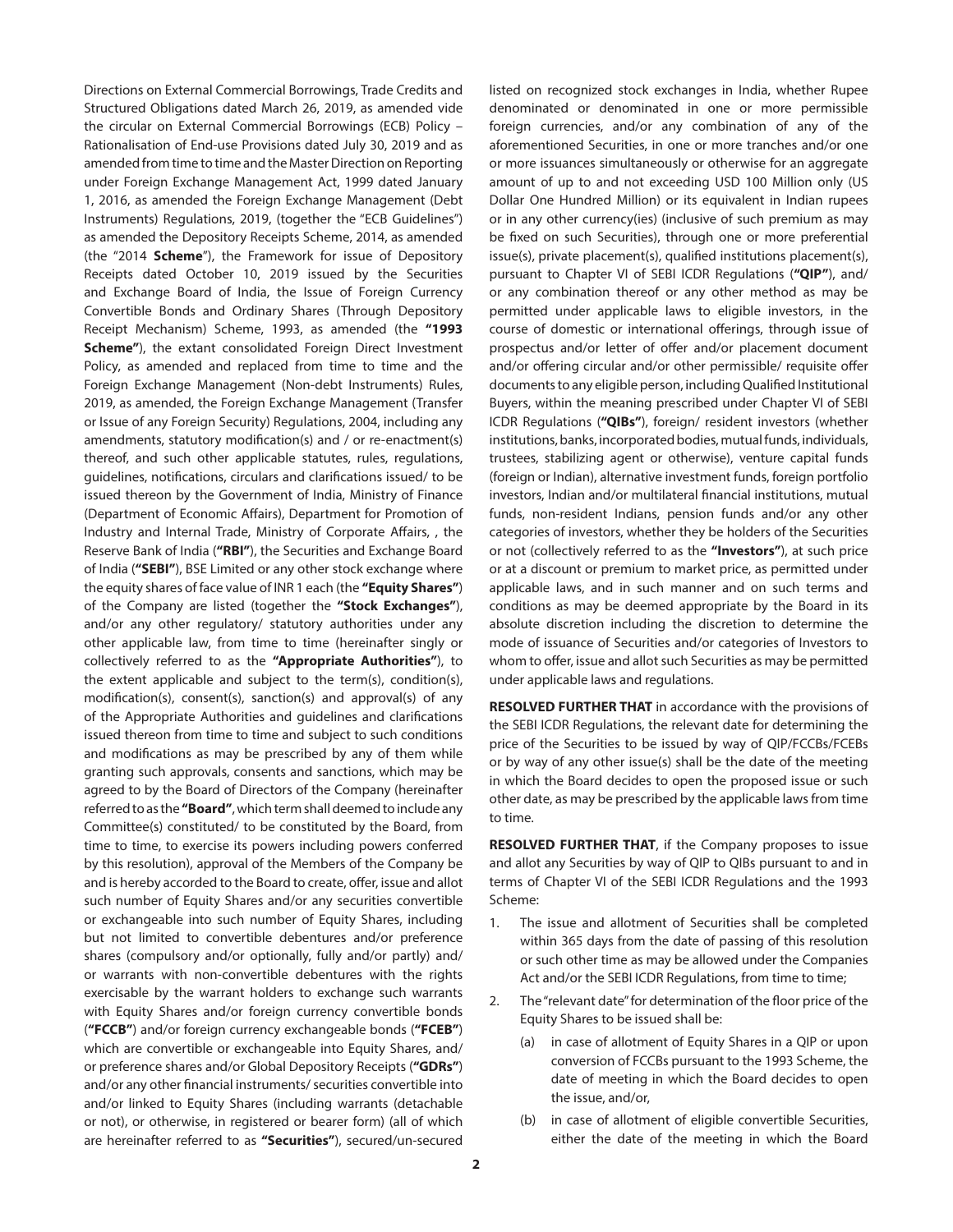decides to open the issue of such convertible securities or the date on which the holders of such convertible securities become entitled to apply for the Equity Shares, as may be determined by the Board;

- 3. the QIP shall be made at such price not less than the price determined in accordance with the pricing formula provided under the SEBI ICDR Regulations (**"QIP Floor Price"**), and the price determined for a QIP shall be subject to appropriate adjustments in accordance with the provisions of the SEBI ICDR Regulations, as may be applicable and the Board, at its absolute discretion, may offer a discount of upto 5% (five per cent) or such other discount as may be permitted under applicable law (including under the SEBI ICDR Regulations with respect to the QIP Floor Price) for any of Securities;
- 4. The issue and allotment of fully paid-up Securities, except as may be permitted under the SEBI ICDR Regulations, the ECB Guidelines, the 1993 Scheme and other applicable laws (or any combination of the Securities as decided by the Board), shall only be to QIBs within the meaning of Chapter VI of the SEBI ICDR Regulations and no allotment shall be made, either directly or indirectly, to any person who is a promoter or any person related to promoters in terms of the SEBI ICDR Regulations.

**RESOLVED FURTHER THAT**, in pursuance of the aforesaid resolution the Securities to be so created, offered, issued and allotted shall be subject to the provisions of the Memorandum and Articles of Association of the Company and shall rank pari passu in all respects with the existing Securities of the Company, if any, and the Equity Shares, issue and allotted pursuant to and in terms of this resolution shall rank pari passu in all respects with the then existing Equity Shares of the Company.

**RESOLVED FURTHER THAT** for the purpose of giving effect to this resolution, the Board be and is hereby authorized to do all such acts, deeds, matters and take all such steps as may be necessary including without limitation, the determination of the terms and conditions of the issue of Securities including timing of the issue(s), the class/category of Investors to whom the Securities are to be issued/offered, number of Securities, number of issues, tranches, floor price, issue price, interest rate, premium/ discount, redemption, allotment of Securities, disposal of Securities which are not subscribed, listing of such Securities with recognised stock exchange in India or abroad.

**RESOLVED FURTHER THAT** for the purpose of giving effect to this resolution, the Board be and is hereby authorized to do all such acts, deeds, matters and take all such steps as may be necessary including without limitation to sign and execute all deeds, documents, undertakings, agreements, papers and writings as may be required in this regard including without limitation, the private placement offer letter (along with the application form), information memorandum, offering circular, disclosure documents, subscription or purchase agreement, trust deed, agency agreement, placement document, placement agreement and any other documents as may be required, and to settle all questions, difficulties or doubts that may arise at any stage from time to time, and to engage, appoint all intermediaries including

without limitation consultants, lead managers, co-lead managers, managers, merchant bankers, advisors, counsels, bankers, escrow agent, depository, custodian, registrar, trustee, etc, and to enter into and execute all such agreements/arrangements/ memorandum of understanding with them, as may be considered necessary or appropriate to finalize, approve and issue any document(s), including but not limited to prospectus and/ or letter of offer and/or circular, documents and agreements including filing of such documents (in draft or final form) with any Indian or foreign regulatory authority or Stock Exchanges and sign all deeds, documents and writings and to pay any fees, commissions, remuneration, expenses relating thereto and with power on behalf of the Company to settle all questions, difficulties or doubts that may arise in regard to the issue, offer or allotment of Securities and take all steps which are incidental and ancillary in this connection, including in relation to utilization of the issue proceeds, as it may in its absolute discretion deem fit.

**RESOLVED FURTHER THAT** the Board be and is hereby authorised to delegate all or any of the powers herein conferred to any director(s), committee(s), executive(s), officer(s) or representatives(s) of the Company or to any other person, as may be necessary to give effect to this resolution.

**RESOLVED FURTHER THAT** the Board be and is hereby authorised to seek any approval that is required in relation to the creation, issuance and allotment and listing of the Securities, from any statutory or regulatory authority or the Stock Exchanges and/or internationally recognised stock exchanges. Any approvals that may have been applied for by the Board in relation to the creation, issuance and allotment and listing of the Securities are hereby approved and ratified by the members."

### **RESOLUTION 2: TO CONSIDER AND APPROVE RE-APPOINTMENT OF MR. SALIL SHASHIKANT PATEL (DIN: 07371520) AS AN INDEPENDENT DIRECTOR:**

In this regard, it is proposed to consider and if thought fit, to pass the following resolution as a Special Resolution:

"**RESOLVED THAT** pursuant to the provisions of Sections 149, 152 and other applicable provisions, if any, of the Companies Act, 2013 (the "Act") (including any statutory modification or re-enactment thereof for the time being in force), read with Schedule IV to the Act, the Companies (Appointment and Qualifications of Directors) Rules, 2014 (the "Rules"), as amended from time to time, Regulation 17 and other applicable regulations of the Securities and Exchange Board of India (Listing Obligations and Disclosure Requirements) Regulations, 2015 ("Listing Regulations"), as amended from time to time, Mr. Salil Shashikant Patel (DIN: 07371520), who was appointed as an Independent Director at the 26th Annual General Meeting of the Company and who holds office upto 6th September, 2022 and who is eligible for re-appointment and who meets the criteria for independence as provided in Section 149(6) of the Act along with the Rules framed thereunder and Regulation 16(1)(b) of the Listing Regulations and who has submitted a declaration to that effect and in respect of whom the Company has received a Notice in writing from a Member under Section 160(1) of the Act proposing his candidature for the office of Director, be and is hereby re-appointed as an Independent Director of the Company,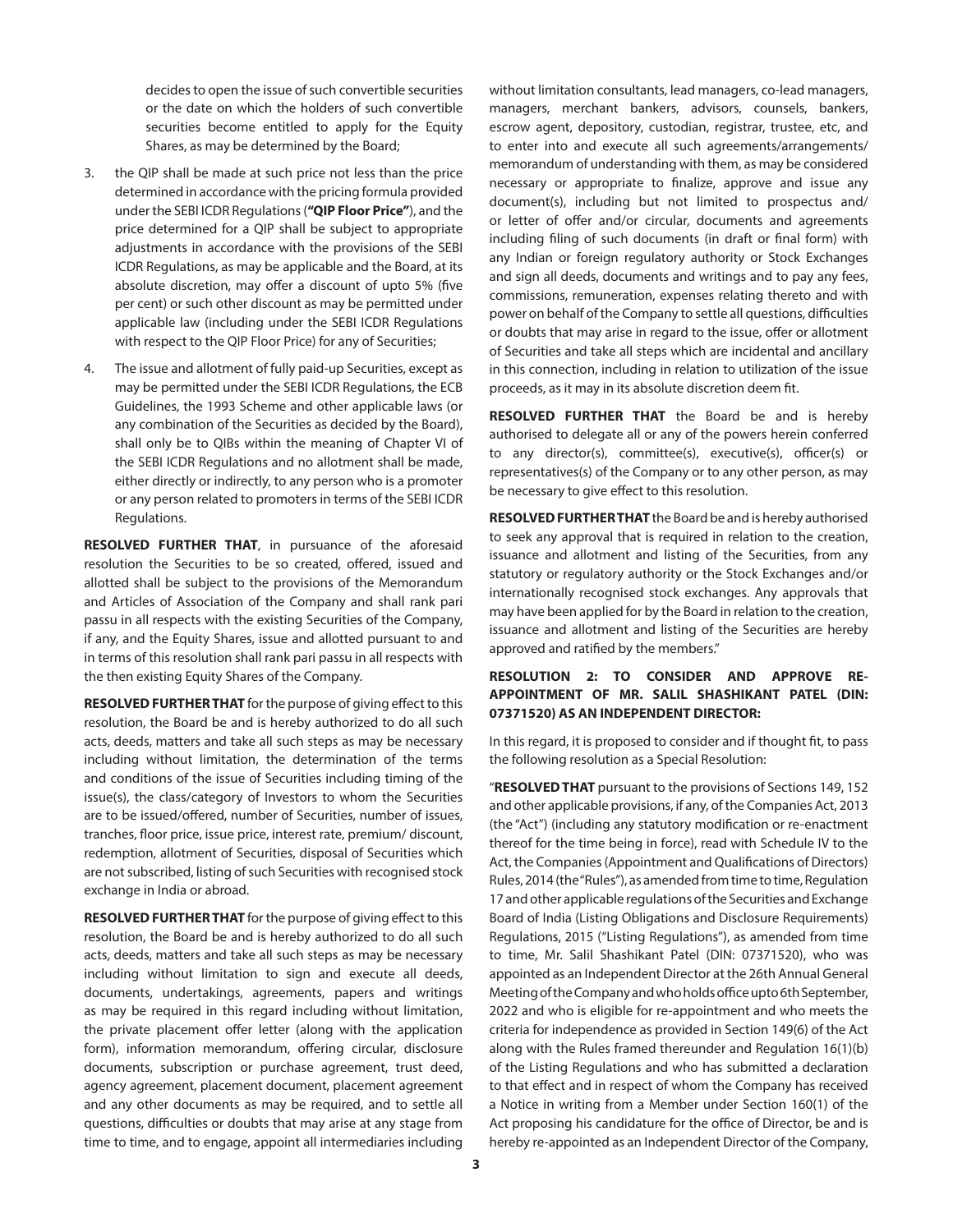not liable to retire by rotation, to hold office for a second term of 5 years commencing with effect from 06th September 2022 upto 05th September 2027, based on the recommendation of the Nomination and Remuneration Committee and the Board."

## **RESOLUTION 3: TO CONSIDER AND APPROVE RE-APPOINTMENT OF MR. KARTIK KUMAR BAKULCHANDRA MISTRY (DIN: 07791008) AS AN INDEPENDENT DIRECTOR:**

In this regard, it is proposed to consider and if thought fit, to pass the following resolution as a Special Resolution:

**"RESOLVED THAT** pursuant to the provisions of Sections 149, 152 and other applicable provisions, if any, of the Companies Act, 2013 (the "Act") (including any statutory modification or re-enactment thereof for the time being in force), read with Schedule IV to the Act, the Companies (Appointment and Qualifications of Directors) Rules, 2014 (the "Rules"), as amended from time to time, Regulation 17 and other applicable regulations of the Securities and Exchange Board of India (Listing Obligations and Disclosure Requirements) Regulations, 2015 ("Listing Regulations"), as amended from time to time, Mr. Kartik Kumar Bakulchandra Mistry (DIN: 07791008), who was appointed as an Independent Director at the 26th Annual General Meeting of the Company and who holds office upto 6th September, 2022 and who is eligible for re-appointment and who meets the criteria for independence as provided in Section 149(6) of the Act along with the Rules framed thereunder and Regulation 16(1)(b) of the Listing Regulations and who has submitted a declaration to that effect and in respect of whom the Company has received a Notice in writing from a Member under Section 160(1) of the Act proposing his candidature for the office of Director, be and is hereby re-appointed as an Independent Director of the Company, not liable to retire by rotation, to hold office for a second term of 5 years commencing with effect from 06th September 2022 upto 05th September 2027, based on the recommendation of the Nomination and Remuneration Committee and the Board."

### **BY ORDER OF THE BOARD OF DIRECTORS**

**DATE:** 29/04/2022 **MANAGING DIRECTOR PLACE:** Vadodara **(DIN: 01631093)**

#### **REGISTERED OFFICE:**

Village Tundao, Taluka Salvi, Vadodara-391775, Gujarat

#### **Notes:**

- 1. The Explanatory Statement pursuant to Section 102 of the Companies Act, 2013 read with Rule 22 of the Companies (Management and Administration) Rules, 2014 setting out material facts is annexed hereto.
- 2. The Board of Directors has appointed Mr. Mayur Buha proprietor of M/s. M. Buha & Co, Company Secretaries, as a Scrutinizer to scrutinize the postal ballot process in a fair and transparent manner.
- 3. The Company is pleased to provide voting by electronic means ('E-voting') to the Members, to enable them to cast their votes electronically on the proposed resolution. The Company has engaged the services of CDSL to provide E-voting facility to its Members. Detailed instructions on E-voting are given as under.
- 4. The Notice is being sent only by email to all the Members and other persons so entitled and who have registered their email addresses with the Depository Participant ("DPs")/Company's Registrar and Transfer Agent ("RTA") or the Company for this purpose. Members of the Company holding shares either in physical form or in dematerialised form as on cut-off date i.e. Friday, 03rd June, 2022 will receive the Notice through electronic mode only.
- 5. Members should note that in terms of the General Circulars, no physical ballot form is being dispatched by the Company and the Members can cast their vote using remote e-voting facility only. In case any Member wishes to receive a hard copy of the Postal Ballot Form, he/she may write to the Company at info@evexialifecare.com.
- 6. A Member cannot exercise his vote by proxy on postal ballot.
- 7. In accordance with the requirements of MCA Circulars, physical copy of this notice along with postal ballot forms and pre-paid business envelope will not be sent to the Members and accordingly, the Members are required to communicate their assent or dissent through remote e-voting system only. Assent/Dissent received after 5:00 P.M. on Saturday, 09th July, 2022 would be strictly treated as if reply from the Member(s) has not been received.
- 8. Any queries/grievances pertaining to voting by postal ballot including the remote e-voting process can be addressed to Mr. Jayesh Thakkar, Managing Director of the Company at 9th Floor, Galav Chambers, Sayajigunj, Vadodara-390020., Gujarat or by sending an e-mail at [info@evexialifecare.com](mailto:info@evexialifecare.com).
- 9. The procedure and instructions for members for voting electronically are as under:
	- (i) The voting period begins on Friday, 10th June, 2022 at 09.00 a.m. and ends on Saturday, 09th July, 2022 at 5.00 p.m. During this period shareholders of the Company, holding shares either in physical form or in dematerialized form, as on the cut-off date of Friday, 03rd June, 2022, may cast their vote electronically. The e-voting module shall be disabled by CDSL for voting thereafter.
	- (ii) The shareholders shall log on to the e voting website [www.evotingindia.com](http://www.evotingindia.com/).
	- (iii) Click on "Shareholders/Members" tab.
	- (iv) Now Enter your User ID
		- a. For CDSL:16 digits beneficiary ID,
		- b. For NSDL: 8 Character DP ID followed by 8 Digits Client ID,
		- c. Members holding shares in Physical Form should enter Folio Number registered with the Company.

 $SD/L$ 

**JAYESH R. THAKKAR**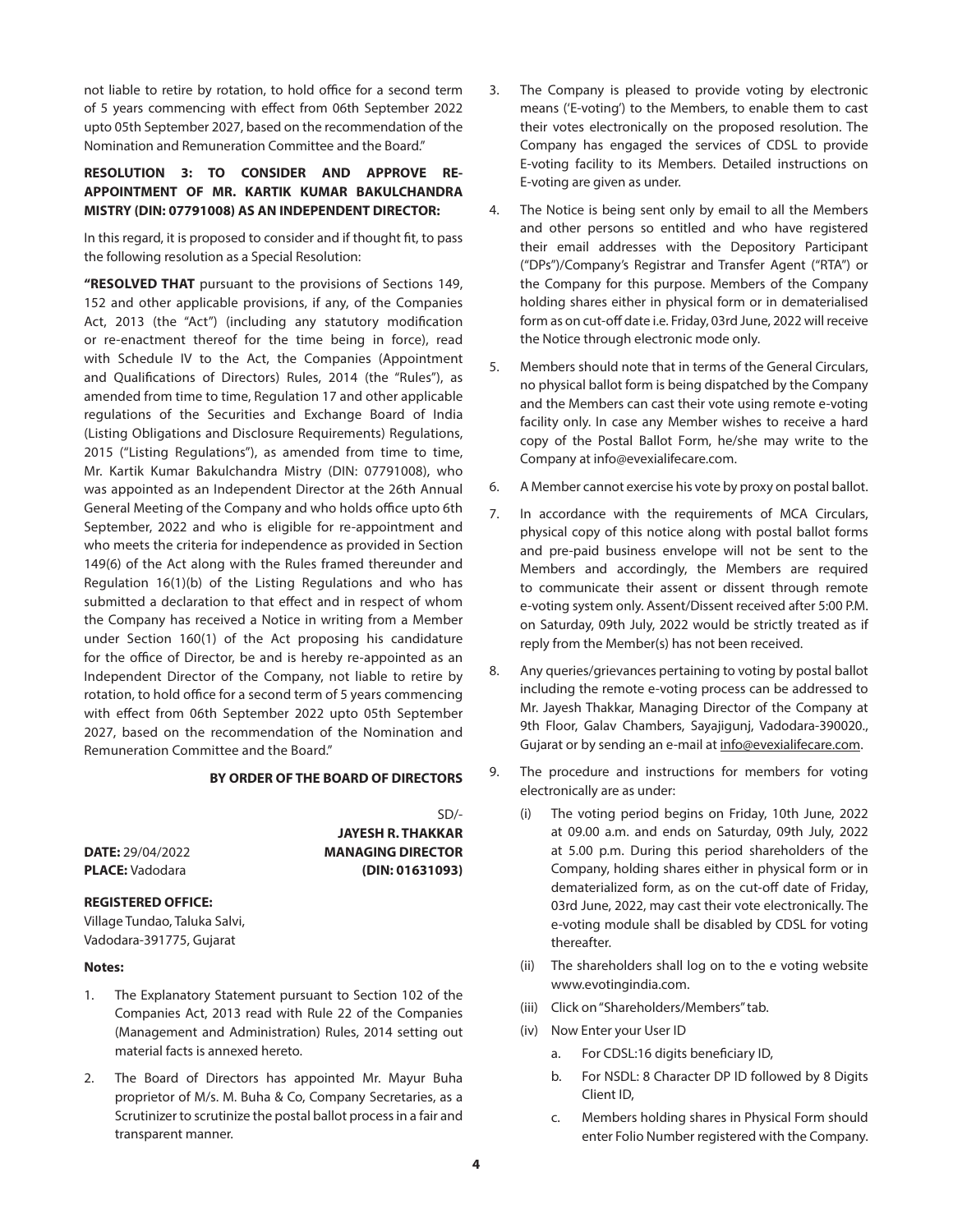- (v) Next enter the Image Verification as displayed and Click on Login.
- (vi) If you are holding shares in demat form and had logged on to [www.evotingindia.com](http://www.evotingindia.com/) and voted on an earlier voting of any company, then your existing password is to be used.
- (vii) If you are a first-time user follow the steps given below:

|                 | For Members holding shares in Demat                                      |  |  |
|-----------------|--------------------------------------------------------------------------|--|--|
|                 | <b>Form and Physical Form</b>                                            |  |  |
| PAN             | Enter your 10-digit alpha-numeric<br>PAN issued by Income Tax Department |  |  |
|                 |                                                                          |  |  |
|                 | (Applicable for both demat shareholders as                               |  |  |
|                 | well as physical shareholders)                                           |  |  |
|                 | Members who have not updated their                                       |  |  |
|                 | PAN with the Company/Depository                                          |  |  |
|                 | Participant are requested to use the                                     |  |  |
|                 | sequence number in the PAN field. The                                    |  |  |
|                 | Sequence Number will be intimated to                                     |  |  |
|                 | such member by way of a letter.                                          |  |  |
|                 | In case the sequence number is less than                                 |  |  |
|                 | 8 digits enter the applicable number                                     |  |  |
|                 | of 0's before the number after the first                                 |  |  |
|                 | two characters of the name in CAPITAL                                    |  |  |
|                 | letters. Eg. If your name is Ramesh Kumar                                |  |  |
|                 | with sequence number 1 then enter                                        |  |  |
| <b>DOB</b>      | RA00000001 in the PAN field.                                             |  |  |
|                 | Enter the Date of Birth as recorded in your                              |  |  |
|                 | demat account or in the company records for                              |  |  |
|                 | the said demat account or folio in dd/mm/yyyy<br>format.                 |  |  |
| <b>Dividend</b> | Enter the Dividend Bank Details as recorded in                           |  |  |
| Bank            | your demat account or in the company records                             |  |  |
| <b>Details</b>  | for the said demat account or folio.                                     |  |  |
|                 | Please enter the DOB or Dividend Bank                                    |  |  |
|                 | Details in order to login. If the details                                |  |  |
|                 | are not recorded with the depository or                                  |  |  |
|                 | company please enter the member id/                                      |  |  |
|                 | folio number in the Dividend Bank details                                |  |  |
|                 | Field as mentioned in instruction (iv).                                  |  |  |

- (viii) After entering these details appropriately, click on "SUBMIT" tab.
- (ix) Members holding shares in physical form will then reach directly the Company selection screen. However, members holding shares in demat form will now reach 'Password Creation' menu wherein they are required to mandatorily enter their login password in the new password field. Kindly note that this password is to be also used by the demat holders for voting for resolutions of any other company on which they are eligible to vote, provided that company opts for e-voting through CDSL platform. It is strongly recommended not to share your password with any other person and take utmost care to keep your password confidential.
- (x) For Members holding shares in physical form, the details can be used only for e-voting on the resolutions contained in this Notice.
- (xi) Click on the EVSN for the relevant <EVEXIA LIFECARE LIMITED> on which you choose to vote.
- (xii) On the voting page, you will see "RESOLUTION DESCRIPTION" and against the same the option "YES/NO" for voting. Select the option YES or NO as desired. The option YES implies that you assent to the Resolution and option NO implies that you dissent to the Resolution.
- (xiii) Click on the "RESOLUTIONS FILE LINK" if you wish to view the entire Resolution details.
- (xiv) After selecting the resolution, you have decided to vote on, click on "SUBMIT". A confirmation box will be displayed. If you wish to confirm your vote, click on "OK", else to change your vote, click on "CANCEL" and accordingly modify your vote.
- (xv) Once you "CONFIRM" your vote on the resolution, you will not be allowed to modify your vote.
- (xvi) You can also take out print of the voting done by you by clicking on "Click here to print" option on the Voting page.
- (xvii) If Demat account holder has forgotten the changed password then Enter the User ID and the image verification code and click on Forgot Password & enter the details as prompted by the system.
- (xviii) Shareholders can also cast their vote using CDSL's mobile app m-Voting available for android based mobiles. Them-Voting app can be downloaded from Google Play Store. Apple and Windows phone users can download the app from the App Store and the Windows Phone Store respectively. Please follow the instructions as prompted by the mobile app while voting on your mobile.
- (xix) Note for Non–Individual Shareholders and Custodians
	- Non-Individual shareholders (i.e. other than Individuals, HUF, NRI etc.) and Custodian are required to log on to [www.evotingindia.com](http://www.evotingindia.com/) and register themselves as Corporates.
	- A scanned copy of the Registration Form bearing the stamp and sign of the entity should be emailed to [helpdesk.evoting@cdslindia.com](mailto:helpdesk.evoting@cdslindia.com).
	- After receiving the login details a compliance user should be created using the admin login and password. The Compliance user would be able to link the account(s) for which they wish to vote on.
	- The list of accounts should be mailed to [helpdesk.](mailto:helpdesk.evoting@cdslindia.com) [evoting@cdslindia.com](mailto:helpdesk.evoting@cdslindia.com) and on approval of the accounts they would be able to cast their vote.
	- A scanned copy of the Board Resolution and Power of Attorney (POA) which they have issued in favour of the Custodian, if any, should be uploaded in PDF format in the system for the scrutinizer to verify the same.
- (xx) In case you have any queries or issues regarding e-voting, you may refer the Frequently Asked Questions ("FAQs") and e-voting manual available at [www.evotingindia.comu](http://www.evotingindia.com/)nder help section or write an email to [helpdesk.evoting@](mailto:helpdesk.evoting@cdslindia.com) [cdslindia.com.](mailto:helpdesk.evoting@cdslindia.com)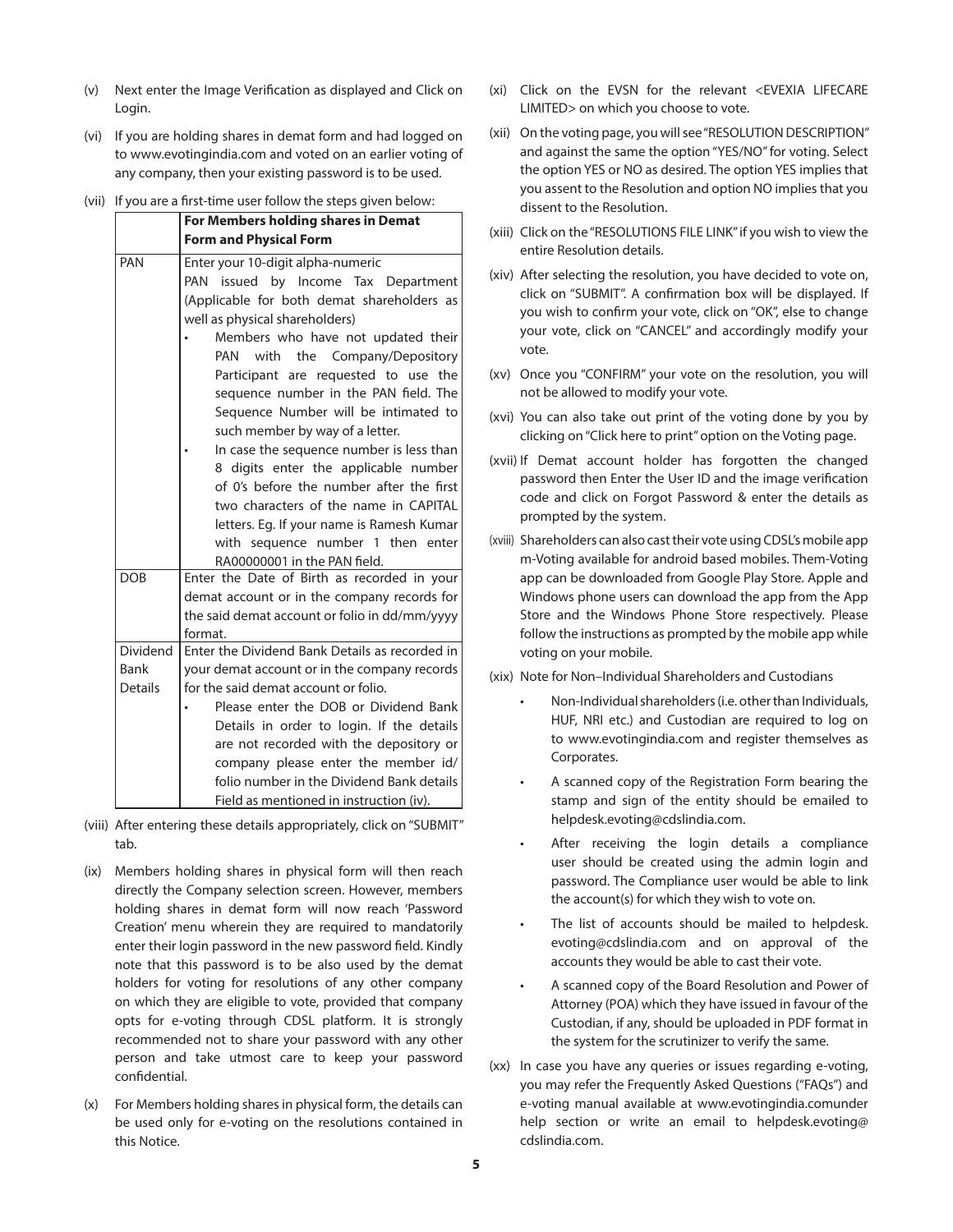- (xxi) The Scrutinizer will submit the results to the Chairperson after completion of the scrutiny of remote e-voting and the results of the voting by Postal Ballot will be announced on Tuesday, 12th July, 2022 on or before 6.00 p.m.at the Registered Office of the Company situated at Tundav Anjesar Raod, Vill. Tundav, Tal.: Savli, Vadodara – 391775, Gujarat
- (xxii) The Results declared along with the report of the Scrutinizer shall be placed on the website of the Company

[www.evexialifecare.com](http://www.evexialifecare.com) and on the website of CDSL immediately after the declaration of result by the Chairman or a person authorized by him in writing. The results shall also be immediately forwarded to the Stock Exchanges.

(xxiii) The resolutions, if approved by the requisite majority of Members by means of Postal Ballot, shall be deemed to have been passed on the last date of voting, i.e., Saturday, 09th July, 2022.

| <b>Name of Director</b>                       | <b>SALIL SHASHIKANT PATEL</b>                                              | <b>KARTIK KUMAR BAKULCHANDRA MISTRY</b>                                                 |
|-----------------------------------------------|----------------------------------------------------------------------------|-----------------------------------------------------------------------------------------|
| <b>DIN</b>                                    | 07371520                                                                   | 07791008                                                                                |
| Age /Date of Birth                            | 23/11/1967                                                                 | 23/09/1992                                                                              |
| Date of Appointment                           | 06/09/2017                                                                 | 06/09/2017                                                                              |
| Qualification and Nature of expertise in      |                                                                            | Mr. Salil Shashikant Patel is a B.Com   Mr. Kartik Kumar Bakulchandra Mistry is a B.E.  |
| specific functional area                      | Graduate from M. S. University, Vadodara.                                  | graduate from SVIT Vasad. He has expertise in                                           |
|                                               |                                                                            | He has expertise in financial, accounting field of Finance and Information technology.  |
|                                               | and marketing area. He has experience of 5                                 | He has experience of more than 7 years in                                               |
|                                               | vears in business field.                                                   | concerned field.                                                                        |
| Skills and capabilities required for the role | Mr. Salil Shashikant Patel<br>fulfils                                      | the Mr. Kartik Kumar Bakulchandra Mistry fulfils                                        |
| and the manner in which the proposed          | conditions<br>specified<br>the<br>in                                       | Act, the conditions specified in the Act, the                                           |
| person meets such requirement                 | Companies<br>(Appointment<br>the                                           | and Companies (Appointment and Qualifications                                           |
|                                               |                                                                            | Qualifications of Directors) Rules, 2014 of Directors) Rules, 2014 and Regulation 16    |
|                                               |                                                                            | and Regulation 16 (1)(b) of the Listing $(1)(b)$ of the Listing Regulations for his re- |
|                                               |                                                                            | Regulations for his re-appointment as an appointment as an Independent Director         |
|                                               |                                                                            | Independent Director of the Company, of the Company, is independent of the              |
|                                               |                                                                            | is independent of the management and $\vert$ management and possesses appropriate       |
|                                               | possesses appropriate skills, experience skills, experience and knowledge. |                                                                                         |
|                                               | and knowledge.                                                             |                                                                                         |
| Directorship held in other companies*         | <b>NIL</b>                                                                 | <b>NIL</b>                                                                              |
| Listed entities from which the person has     | <b>NIL</b>                                                                 | <b>NIL</b>                                                                              |
| resigned in the past three years              |                                                                            |                                                                                         |
| Membership/Chairmanships of                   | <b>NIL</b>                                                                 | <b>NIL</b>                                                                              |
| Committee in other Public Companies*          |                                                                            |                                                                                         |
| Relationships between directors inter se      | Mr. Salil Shashikant Patel is not related to                               | Mr. Kartik Kumar Bakulchandra Mistry is not                                             |
|                                               |                                                                            | any Director or KMP and Promoters of the related to any Director or KMP and Promoters   |
|                                               | company.                                                                   | of the company.                                                                         |
| Shareholding, if any in the Company.          | Mr. Salil Shashikant Patel is not holding any                              | Mr. Kartik Kumar Bakulchandra Mistry is not                                             |
|                                               | equity shares of the Company as on date.                                   | holding any equity shares of the Company as                                             |
|                                               |                                                                            | on date.                                                                                |

\* Pvt. Companies excluded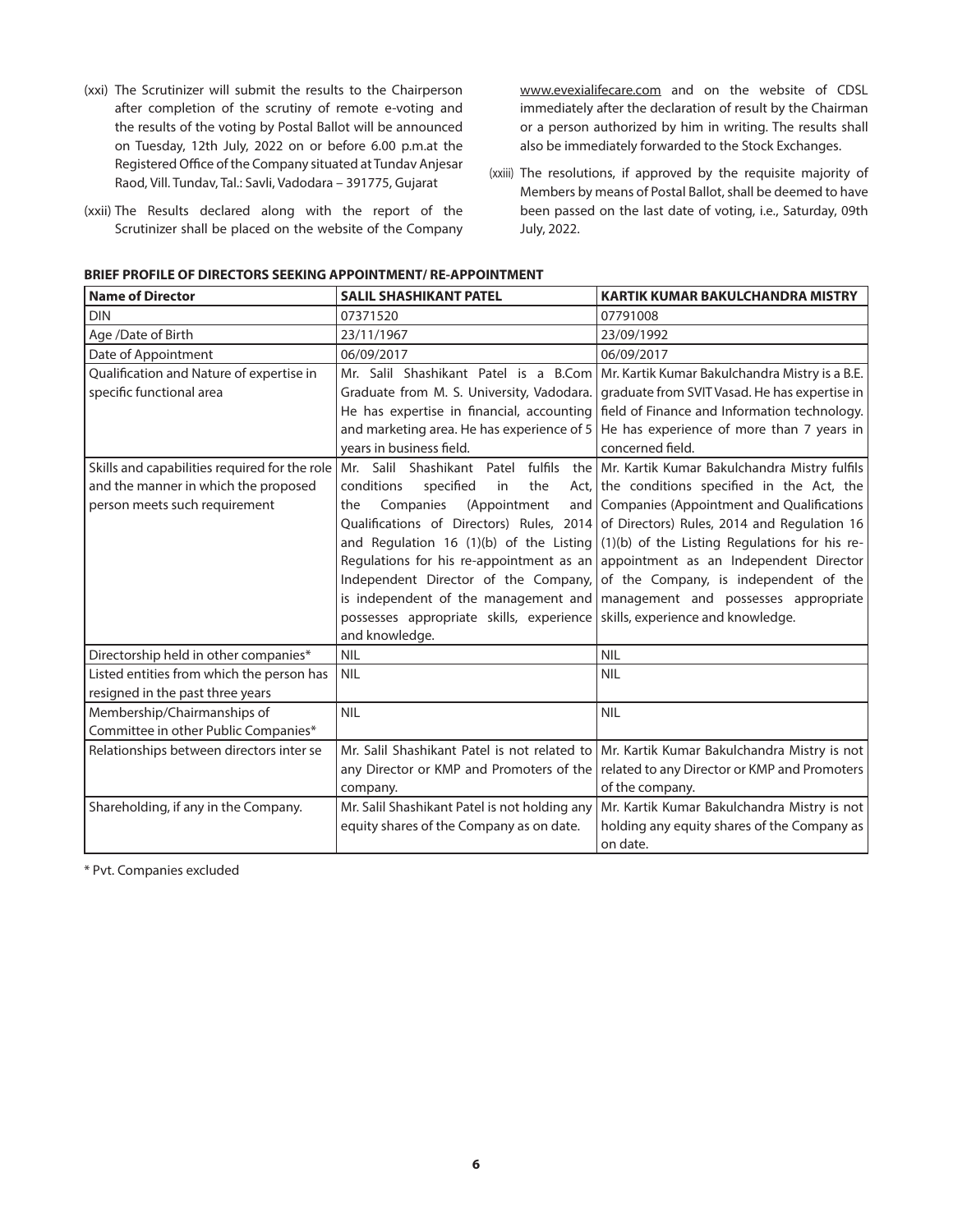#### **Explanatory Statement pursuant to Section 102 of the Companies Act, 2013:**

### **ITEM NO. 1: TO APPROVE RAISING OF FUNDS AND ISSUANCE OF SECURITIES BY THE COMPANY THROUGH QIP AND/OR FCCB AND/OR ANY OTHER PERMISSIBLE MODES.**

The Board of Directors of your Company with a view to capitalize on available growth opportunities and to evaluate avenues for organic and inorganic growth and expansion plan of the company, investment in future operations and to enhance financial resources, including the long - term working capital, explored various options to manage resources more efficiently decided to raise additional funds by way of issuance of securities, convertible instruments, FCCB, QIP/Preferential Allotment/GDR. This may also help the Company to improve its balance sheet and credit profile which in turn will improve the capability to obtain credit facilities at better terms and overall it will reduce cost and accordingly the Board at its meeting held on Friday 29th April, 2022 had approved the proposal of raising of additional capital aggregating up to USD 100 million or its equivalent in Indian currency, which may be consummated in one or more tranches as may be decided by the Board of Directors or authorized Committee of the Company from time to time, by any of the following method provided:

- Qualified Institutions Placement,
- Private Placement in international markets through Depository Receipts, GDRs etc;
- Foreign Currency Convertible Bonds;
- Issue of fully convertible debentures/ partly convertible debentures/ non-convertible debentures with warrants, with a right exercisable by the warrant holder to exchange the said warrants with Equity Shares;
- Preference Shares convertible into Equity Shares;
- Any other financial instruments or securities convertible into Equity Shares, whether rupee denominated or denominated in foreign currency or any other methods.

The Board may in their discretion adopt any one or more of the mechanisms prescribed above to meet its objectives as stated in the aforesaid paragraphs without the need for fresh approval from the Members of the Company. The proposed issue of capital is subject to the approvals of the by the Securities and Exchange Board of India and any other government/ regulatory approvals as may be required in this regard.

In case, the issue is made through a qualified institutions placement, the pricing of the Securities that may be issued to qualified institutional buyers pursuant to a qualified institutions placement shall be determined by the Board in accordance with the regulations on pricing of securities prescribed under Chapter VI of the ICDR Regulations. The resolution enables the Board to offer such discount as permitted under applicable law on the price determined pursuant to the ICDR Regulations. The Company may, in accordance with applicable law, offer a discount of not more than 5% or such percentage as permitted under applicable law on the floor price determined pursuant to the ICDR Regulations (not

be less than the average of the weekly high and low of the closing prices of the equity shares quoted on a stock exchange during the two weeks preceding the Relevant Date', less a discount of not more than 5%). Moreover, as per the same regulations, the Company shall not make any subsequent QIP until the expiry of two weeks from the date of the prior QIP made pursuant to one or more special resolutions.

The Relevant Date for this purpose would be the date when the Board or a duly authorized Committee of the Board decides to open the qualified institutions placement for subscription, if Equity Shares are issued, or, in case of issuance of convertible securities, the date of the meeting in which the Board decides to open the issue of the convertible securities as provided under Chapter VI of the SEBI ICDR Regulations.

The Company proposes to utilize the funds raised through the proposed issuance to support growth and expansion and general corporate purposes.

The Special Resolution also seeks to give the Board powers to issue Securities in one or more tranche or tranches, at such time or times, at such price or prices and to such person(s) including institutions, incorporated bodies and/or individuals or otherwise as the Board in its absolute discretion deem fit. The detailed terms and conditions for the issue(s)/offering(s) will be determined by the Board or its committee in its sole discretion in consultation with the advisors, lead managers, underwriters and such other authority or authorities as may be necessary considering the prevailing market conditions and in accordance with the applicable provisions of law and other relevant factors.

The Equity Shares to be allotted would be listed on one or more stock exchanges in India and in case of GDR internationally. The offer/ issue/ allotment would be subject to the availability of the regulatory approvals, if any. The conversion of Securities held by foreign investors into Equity Shares would be subject to the applicable foreign investment cap and relevant foreign exchange regulations. As and when the Board does take a decision on matters on which it has the discretion, necessary disclosures will be made to the stock exchanges as may be required under the provisions of the Securities and Exchange Board of India (Listing Obligations and Disclosure Requirements) Regulations, 2015.

Further, Section 62(1)(a) of the Act provides, inter alia, that when it is proposed to increase the issued capital of a company by allotment of further Equity Shares, such further Equity Shares shall be offered to the existing Members of such company in the manner laid down therein unless the Members by way of a special resolution in a General Meeting decide otherwise.

Your directors, therefore, recommend the special resolution, as set forth in Item No. 1 of this Notice, for approval by the Members of the Company.

The Directors and Key Managerial Personnel of the Company and relatives thereof may be deemed to be concerned or interested in the passing of resolution to the extent of securities issued/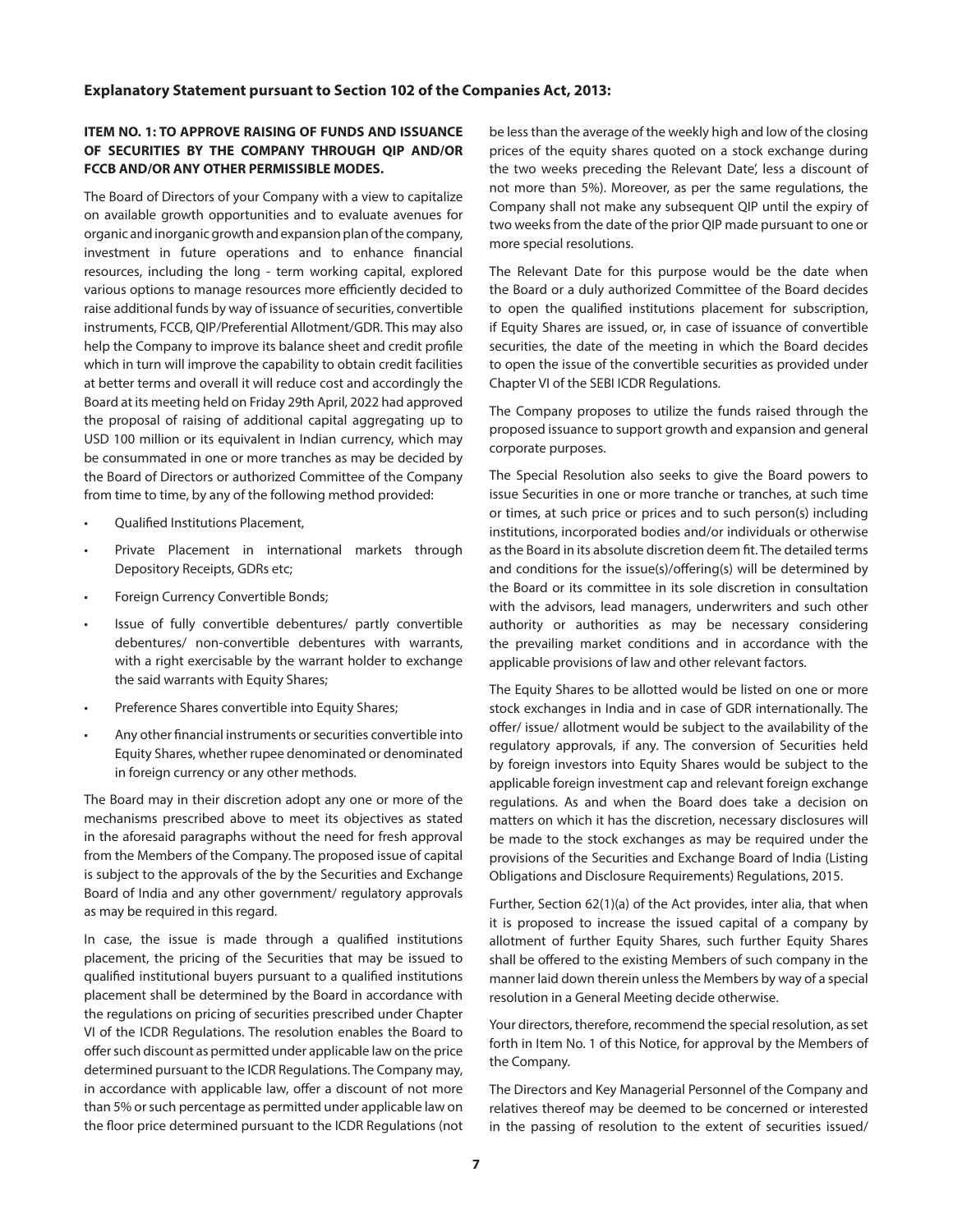allotted to them or to the companies in which they are directors or members. Save as aforesaid, none of the Directors, Key Managerial Personnel or their relatives are, in any way, concerned or interested, financially or otherwise, in this resolution.

## **ITEM NO. 2: TO CONSIDER AND APPROVE RE-APPOINTMENT OF MR. SALIL SHASHIKANT PATEL (DIN: 07371520) AS AN INDEPENDENT DIRECTOR:**

Mr. Salil Shashikant Patel (DIN: 07371520) was appointed as Independent Director of the Company by the Members of the Company at the 26th Annual General Meeting held on 29th September 2017, for a period of five years commencing with effect from 06th September 2017 upto 05th September 2022.

Based on the recommendation of the Nomination and Remuneration Committee and pursuant to the performance evaluation of Mr. Salil Shashikant Patel as a Member of the Board and considering their background, experience and contribution, the continued association of these Directors would be beneficial to the Company, the Board, at its meeting held on Friday 29th April 2022, proposed their respective re-appointment as Independent Directors of the Company, not liable to retire by rotation, for a second term of five years commencing with effect from 06th September 2022 upto 05th September 2027. The Company has, in terms of Section 160(1) of the Act received in writing a notice from a Member, proposing his candidatures for the office of Director.

The Company has received from Mr. Salil Shashikant Patel

- (i) Consent to act as Director in Form DIR-2 pursuant to Rule 8 of the Companies (Appointment and Qualifications of Directors) Rules, 2014 (the "Rules");
- (ii) Intimation in Form DIR-8 in terms of the Rules to the effect that he is not disqualified under the provisions of Section 164(2) of the Act;
- (iii) Declaration to the effect that he meets the criteria of independence as provided in Section 149(6) of the Act read with Regulation 16 of the SEBI (Listing Obligations and Disclosure Requirements) Regulations, 2015, as amended ("Listing Regulations");
- (iv) Confirmation in terms of Regulation 25(8) of the Listing Regulations that he is not aware of any circumstance or situation which exists or may be reasonably anticipated that could impair or impact his ability to discharge his duties and
- (v) Declaration pursuant to BSE Circular No. LIST/COMP/14/2018- 19 dated 20th June 2018, that he has not been debarred from holding office of a Director by virtue of any order passed by Securities and Exchange Board of India or any other such authority.

He has also confirmed that he is in compliance with Rules 6(1) and 6(2) of the Rules, with respect to the registration with the data bank of Independent Directors maintained by the Indian Institute of Corporate Affairs.

In the opinion of the Board Mr. Salil Shashikant Patel is a person of integrity, fulfils the conditions specified in the Act and the Rules made thereunder read with the provisions of the Listing Regulations, each as amended, and are independent of the Management of the Company. Having regard to their qualifications, experience and knowledge, the Board considers that their association would be of immense benefit to the Company and it is desirable to avail the services of Mr. Salil Shashikant Patel as Independent Director.

None of the Director(s), Key Managerial Personnel and their relatives other than Mr. Salil Shashikant Patel is, in any way, concerned or interested, financially or otherwise, in the above referred resolutions except to the extent of their shareholding.

A brief profile of Mr. Salil Shashikant Patel proposed to be reappointed is annexed with the explanatory statement.

Your directors, therefore, recommend the special resolution, as set forth in Item No. 2 of this Notice, for approval by the Members of the Company.

## **ITEM NO. 3: TO CONSIDER AND APPROVE RE-APPOINTMENT OF MR. KARTIK KUMAR BAKULCHANDRA MISTRY (DIN: 07791008) AS AN INDEPENDENT DIRECTOR:**

Mr. Kartik Kumar Bakulchandra Mistry (DIN: 07791008) was appointed as Independent Director of the Company by the Members of the Company at the 26th Annual General Meeting held on 29th September 2017, for a period of five years commencing with effect from 06th September 2017 upto 05th September 2022.

Based on the recommendation of the Nomination and Remuneration Committee and pursuant to the performance evaluation of Mr. Kartik Kumar Bakulchandra Mistry as a Member of the Board and considering their background, experience and contribution, the continued association of these Directors would be beneficial to the Company, the Board, at its meeting held on Friday 29th April 2022, proposed their respective re-appointment as Independent Directors of the Company, not liable to retire by rotation, for a second term of five years commencing with effect from 06th September 2022 upto 05th September 2027. The Company has, in terms of Section 160(1) of the Act received in writing a notice from a Member, proposing his candidatures for the office of Director.

The Company has received from Mr. Kartik Kumar Bakulchandra Mistry:-

- (i) Consent to act as Director in Form DIR-2 pursuant to Rule 8 of the Companies (Appointment and Qualifications of Directors) Rules, 2014 (the "Rules");
- (ii) Intimation in Form DIR-8 in terms of the Rules to the effect that he is not disqualified under the provisions of Section 164(2) of the Act;
- (iii) Declaration to the effect that he meets the criteria of independence as provided in Section 149(6) of the Act read with Regulation 16 of the SEBI (Listing Obligations and Disclosure Requirements) Regulations, 2015, as amended ("Listing Regulations");